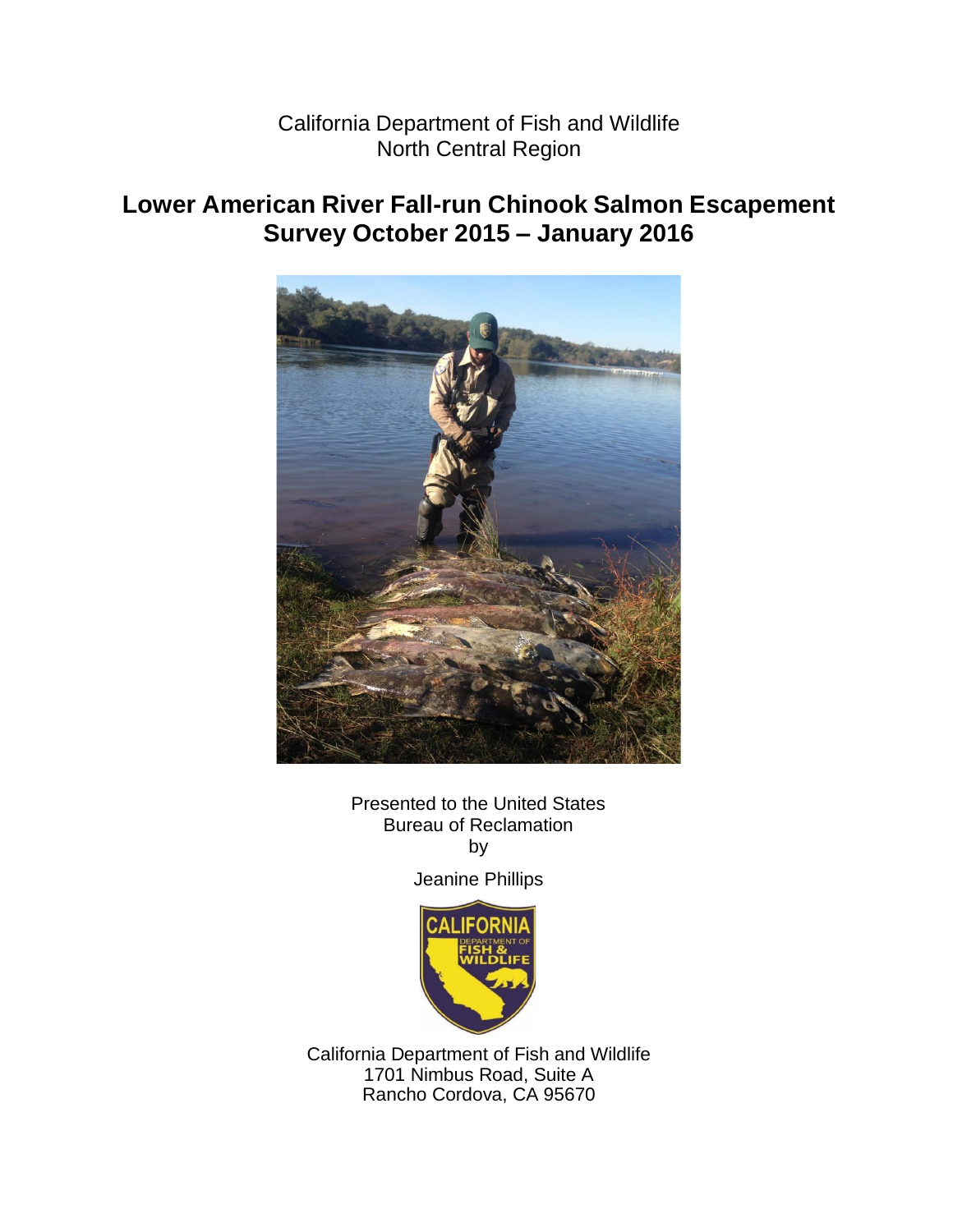## **Contents**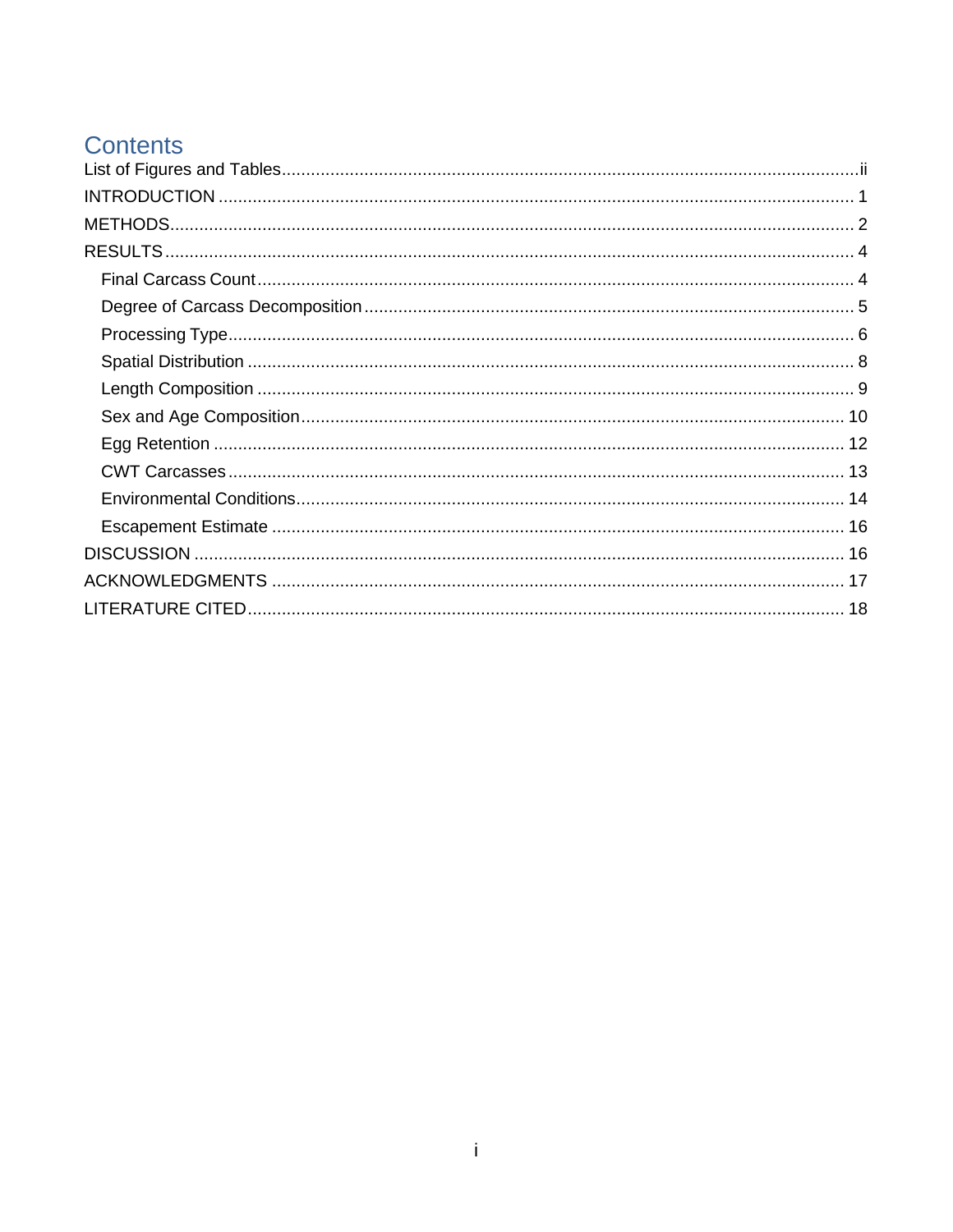# <span id="page-2-0"></span>List of Figures and Tables

| Figure 2. Lower American River Chinook escapement survey sections map.  2                      |  |
|------------------------------------------------------------------------------------------------|--|
| Figure 3. Temporal distribution of total salmon carcasses processed (disk-tagged, covariate    |  |
| chop, or tally chop) by survey period during the 2015 lower American River escapement          |  |
| survey                                                                                         |  |
| Figure 4. Temporal distribution of carcass freshness by survey period during the 2015 lower    |  |
|                                                                                                |  |
| Figure 5. Temporal distribution of salmon carcass processing type during the 2015 lower        |  |
|                                                                                                |  |
| Figure 6. Temporal distribution of salmon carcasses processed by survey section and survey     |  |
|                                                                                                |  |
| Figure 7. Salmon carcass fork length frequency distribution by sex recorded during the 2015    |  |
|                                                                                                |  |
| Figure 8. Total salmon carcasses processed by age class and sex during the 2015 lower          |  |
|                                                                                                |  |
| Figure 9. Temporal distribution of female egg retention recorded during the 2015 lower         |  |
|                                                                                                |  |
| Figure 10. Temporal distribution of salmon processed with adipose fin intact or clipped during |  |
|                                                                                                |  |
| Figure 11. Lower American River average daily flow (cubic feet per second) and average daily   |  |
| water temperature (°F) during the 2015 lower American River escapement survey. Data            |  |
|                                                                                                |  |
| Figure 12. Lower American River water clarity data obtained from secchi measurements (cm)      |  |
|                                                                                                |  |
| Figure 13. Historical in-river escapement estimates for the lower American River escapement    |  |
|                                                                                                |  |
|                                                                                                |  |
| Table 1. Lower American River escapement survey sections and distances.  3                     |  |
| Table 2. Total salmon carcasses processed during the 2015 lower American River                 |  |
|                                                                                                |  |
| Table 3. Summary of salmon carcass freshness during the 2015 lower American River              |  |
|                                                                                                |  |
| Table 4. Total salmon carcasses by processing type during the 2015 lower American River        |  |
|                                                                                                |  |
| Table 5. Total salmon carcasses processed by survey section during the 2015 lower American     |  |
| River escapement survey. Section 3 was not surveyed during survey periods 6 and 10 due to      |  |
|                                                                                                |  |
| Table 6. Number of processed salmon carcasses by age class and sex during the 2015 lower       |  |
|                                                                                                |  |
| Table 7. Summary of salmon carcasses processed by age class during the 2015 lower              |  |
|                                                                                                |  |
| Table 8. Female egg retention recorded during the 2015 lower American River escapement         |  |
|                                                                                                |  |
| Table 9. Summary of adipose fin condition recorded during the 2015 lower American River        |  |
|                                                                                                |  |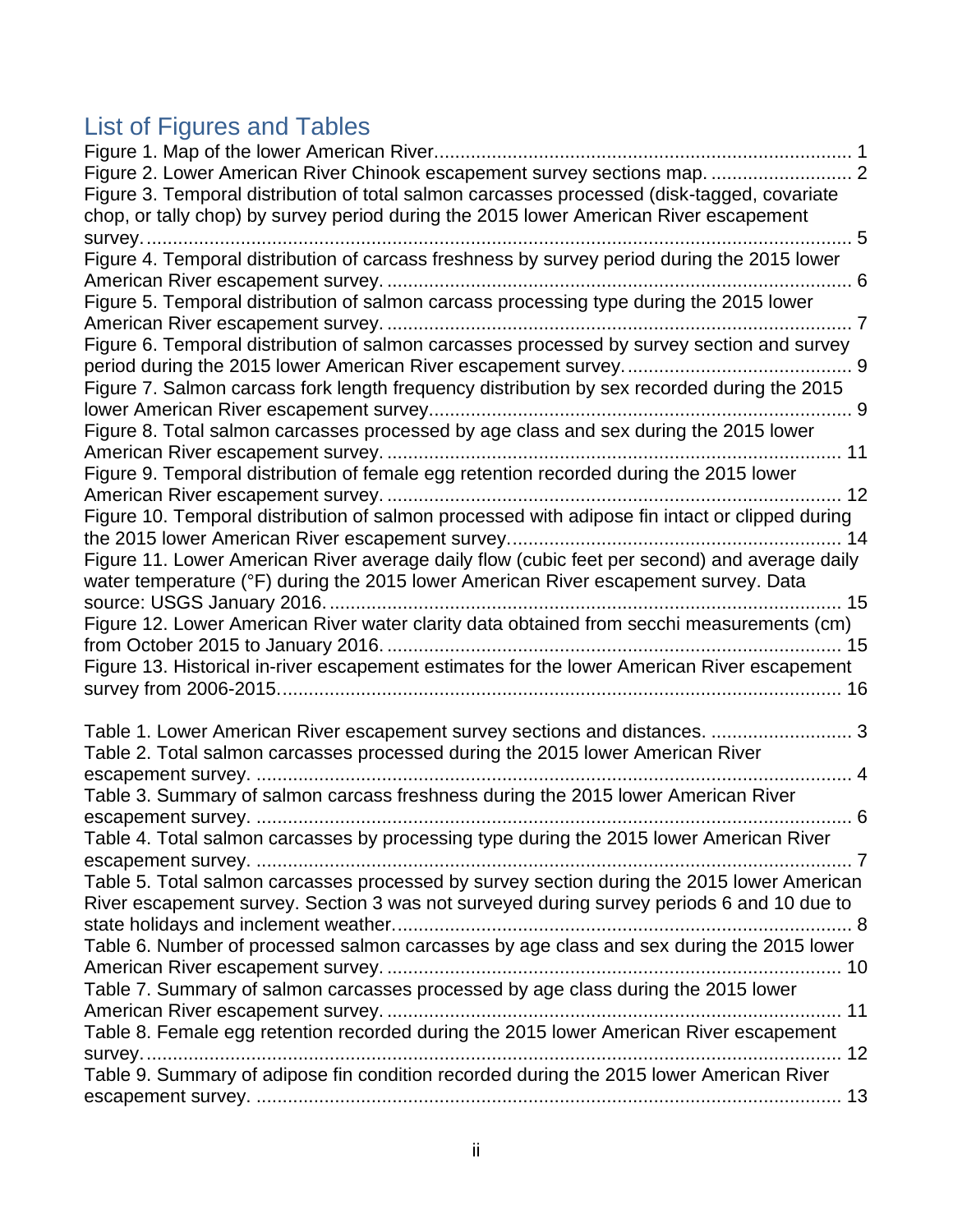## <span id="page-3-0"></span>INTRODUCTION

The lower American River (LAR) is a 23-mile stretch of the American River extending from the base of Nimbus Dam downstream to the confluence of the Sacramento River at Discovery Park [\(Figure 1\)](#page-3-1). The LAR supports both wild and hatchery fall-run Chinook salmon (FRCS, *Oncorhynchus tshawytscha*) spawning; adult escapement to the LAR has historically represented an average of 16% of all returning FRCS stocks to the Central Valley (Azat 2015). Historically, the LAR has supported three seasonal runs of Chinook salmon: fall, late fall, and spring; of which the spring-run is believed to have been extirpated (Yoshiyama, et al. 1996; Zeug, et al. 2010). FRCS spawning typically starts in mid-October or when water temperatures drop below 60°F (Williams 2001).

Annual FRCS juvenile production on the LAR is supplemented by the yearly release of salmon cohorts raised at the Nimbus Fish Hatchery. The hatchery was constructed in 1958 by the United States Bureau of Reclamation (USBR), to mitigate for the loss of historic spawning habitat upstream of Nimbus Dam (USFWS and CDFG 1953). Currently, the California Department of Fish and Wildlife (CDFW) oversees hatchery operations while funding for Nimbus Hatchery operations are provided by the USBR (CDFW 2014).



<span id="page-3-1"></span>Figure 1. Map of the lower American River.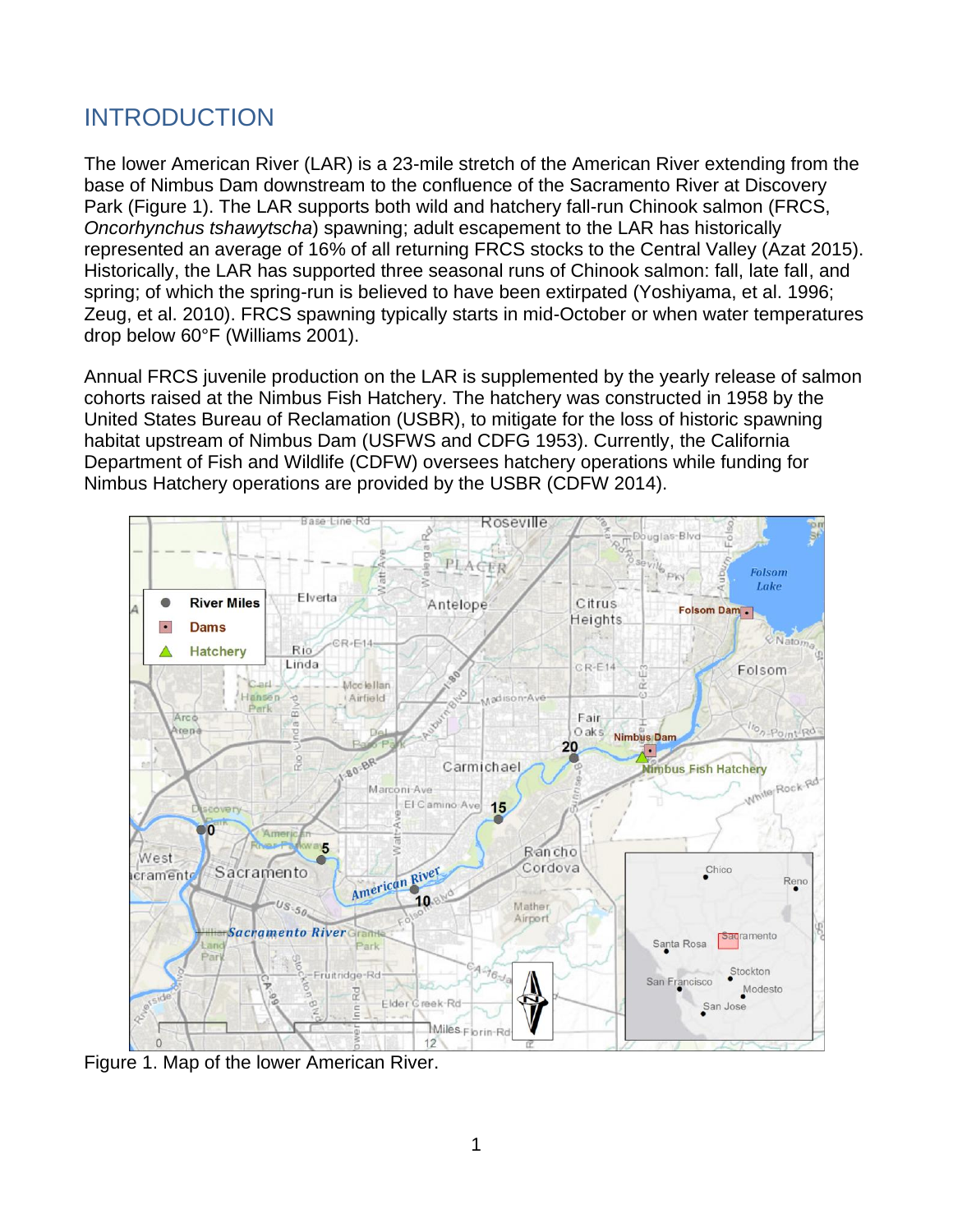Chinook salmon escapement surveys have been conducted on the LAR since 1944 (Gerstung 1971). The objectives of this survey are to 1) estimate in-river escapement of fall-run Chinook salmon returning to the LAR by surveying a 13.1-mile section of the river from the Nimbus Hatchery weir downstream to Watt Avenue ([Table 1](#page-5-0)), 2) determine the general age and sex of returning Chinook salmon, 3) determine the level of female egg retention, and 4) determine the proportion of returning hatchery-reared, coded-wire tagged (CWT) Chinook salmon spawning in the LAR.

## <span id="page-4-0"></span>**METHODS**

The 2015 LAR escapement survey was conducted over a 14-week period between October 19, 2015, and January 22, 2016. The survey area consisted of 13.1 river miles (RM) from the Nimbus Hatchery weir downstream to the Watt Avenue bridge [\(Figure 2\)](#page-4-1). During past surveys, this stretch of the LAR was found to contain the greatest concentration of fall-run Chinook spawning activity (Snider and Vyverburg 1996). The survey area is typically divided into four sections to allow each section to be surveyed in a single day, or once per weekly interval. Due to the initial high density of carcasses encountered, Section 1 was split into two sub-sections ([Table 1](#page-5-0)); however, the data for subsections 1A and 1B were combined for analysis.



<span id="page-4-1"></span>Figure 2. Lower American River Chinook escapement survey sections map.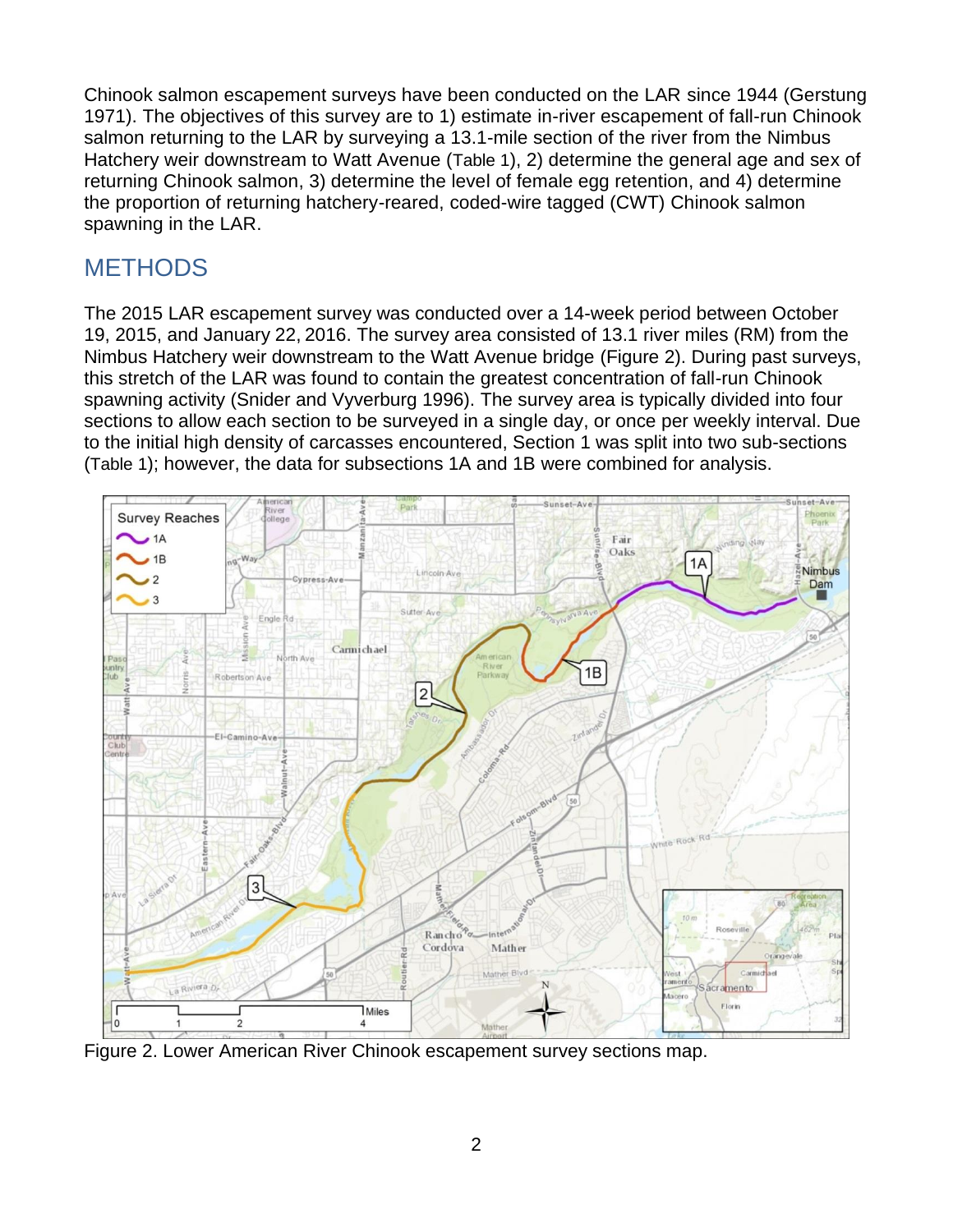<span id="page-5-0"></span>Table 1. Lower American River escapement survey sections and distances.

| <b>Section</b> | Location                           | <b>Kilometers</b> | <b>Miles</b> |
|----------------|------------------------------------|-------------------|--------------|
| 1 A            | Nimbus Hatchery weir to Sunrise    | 3.7               | 2.3          |
| 1B             | Sunrise Boat Launch to Elmanto Dr  | 3.2 <sub>2</sub>  | 2.0          |
| 2              | Elmanto Dr Access to River Bend    | 7.6               | 4.7          |
| 3              | <b>River Bend Park to Watt Ave</b> | 6.6               | 4.1          |
|                | Total                              | 21 1              | 13.1         |

The survey was conducted by four to six staff members searching for submerged salmon carcasses while walking the banks of the river and kayaking in unwadeable areas of the river. The bank crews moved downstream and processed all carcasses encountered.

Each carcass encountered was examined for the following: 1) presence of an external tag, 2) presence or absence of an adipose fin, and (3) extent of carcass deterioration. Carcasses were then processed for (a) the multiple mark-recapture study, (b) head collection for coded-wire tag (CWT) retrieval, or (c) tally chop.

Covariate data were collected on all carcasses used in the mark-recapture study and adipose-clipped carcasses destined for CWT removal. Covariate data consisted of adipose fin status, sex, fork length, freshness, and degree of egg retention for females. Sex was determined by a combination of distinguishing characteristics which included presence/absence of a kype, laterally compressed body, and presence of eggs or milt. Fork length (FL) was measured to the nearest centimeter from the tip of the snout to the caudal fin fork. The degree of carcass decomposition was determined by examining the condition of the eyes and gills. Salmon carcasses were considered fresh if one clear eye or bright red gills were observed, and not fresh if one or both eyes were cloudy, or gills were pink or brown. Egg retention was determined by externally probing the abdomen or by dissection. Spawning condition was recorded as unspawned if approximately more than 70 percent of eggs were retained, partially spawned if approximately 30-70 percent of eggs were retained, or spawned if approximately less than 30 percent of eggs were retained. Adipose fin status was the only covariate data collected for tally chops.

In general, fresh carcasses with an intact adipose fin were utilized for a mark-recapture study. Carcasses used in the mark-recapture study were affixed with a hog ring on the left maxilla. Each ring contained a uniquely numbered disk tag and colored flagging unique to the survey period. Disk-tagged carcasses were released nearest to the thalweg and to their initial point of detection. All disk-tagged recaptures were first examined for flag color, and only those colors indicating the carcass was marked during a previous survey period were processed. Disk tag numbers were recorded on all recaptures prior to re-releasing or chopping the carcass, depending on perceived probability of additional recaptures in subsequent survey periods. Carcasses with an intact adipose fin that were deemed unsuitable for mark-recapture tagging due to excessive deterioration were chopped and tallied.

Carcasses with missing adipose fins were assumed to contain a CWT in their snouts. Heads were either 1) removed and retained for CWT retrieval at a later date, or 2) chopped and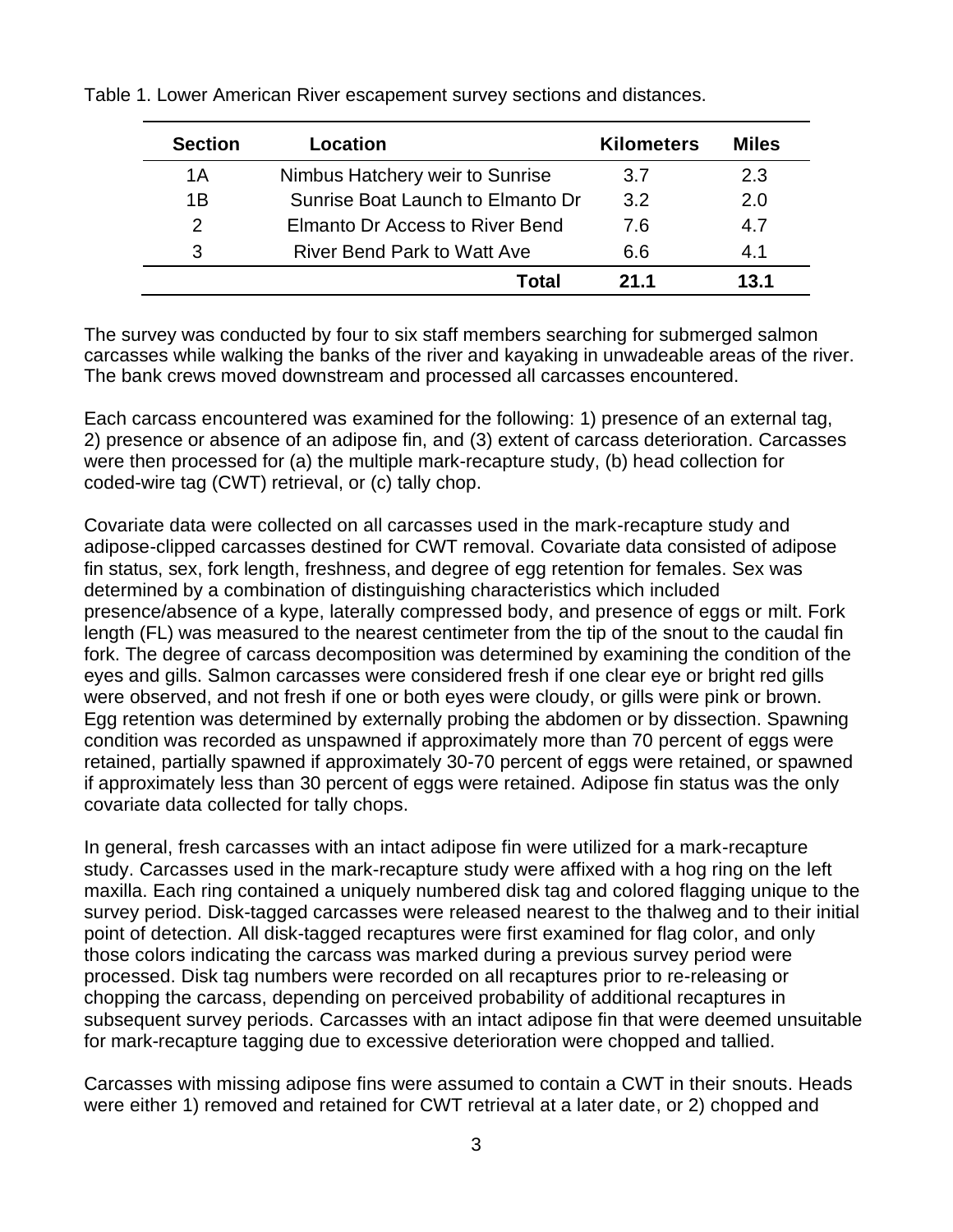tallied if the carcass was in an advanced state of decomposition and unlikely to contain a CWT.

The 2015 LAR fall-run Chinook salmon escapement estimate was derived using the superpopulation Cormack-Jolly-Seber (CJS) escapement estimation model for open populations (Cormack 1964, Bergman, et al. 2012). The model was run on R statistical computing software, version 3.3.2 (R Core Team 2016).

Water flow and temperature data were collected each survey day. Flow and water temperature data were obtained via the internet from the United States Geological Survey (USGS) station (11446500 American River at Fair Oaks) on the LAR near the Nimbus weir (USGS 2016). Water clarity was measured at least once per week with a secchi disk at a specific location in each section and recorded to the nearest centimeter (cm).

## <span id="page-6-0"></span>RESULTS

#### <span id="page-6-1"></span>**Final Carcass Count**

During the 14-week survey, 7,516 Chinook salmon carcassses were processed by field crews [\(Table 2\)](#page-6-2). The most carcasses processed in a weekly survey period was 1,853 and occurred during survey period 9 (Dec 14 – Dec 18) [\(Table 2,](#page-6-2) [Figure 3\)](#page-7-1).

| <b>Survey period</b> | <b>Dates</b> | # of carcasses<br>processed |
|----------------------|--------------|-----------------------------|
| 1                    | Oct 19-22    | 5                           |
| $\mathbf{2}$         | Oct 26-29    | 4                           |
| 3                    | Nov 2-5      | 3                           |
| 4                    | Nov 9-13     | 11                          |
| 5                    | Nov 16-19    | 43                          |
| 6                    | Nov 23-25    | 205                         |
| $\overline{7}$       | Nov 30-Dec 3 | 653                         |
| 8                    | Dec 7-11     | 1544                        |
| 9                    | Dec 14-18    | 1853                        |
| 10                   | Dec 21-23    | 1524                        |
| 11                   | Dec 28-31    | 894                         |
| 12                   | Jan 4-7      | 453                         |
| 13                   | Jan 11-14    | 240                         |
| 14                   | Jan 19-22    | 84                          |
|                      | Total        | 7516                        |

<span id="page-6-2"></span>Table 2. Total salmon carcasses processed during the 2015 lower American River escapement survey.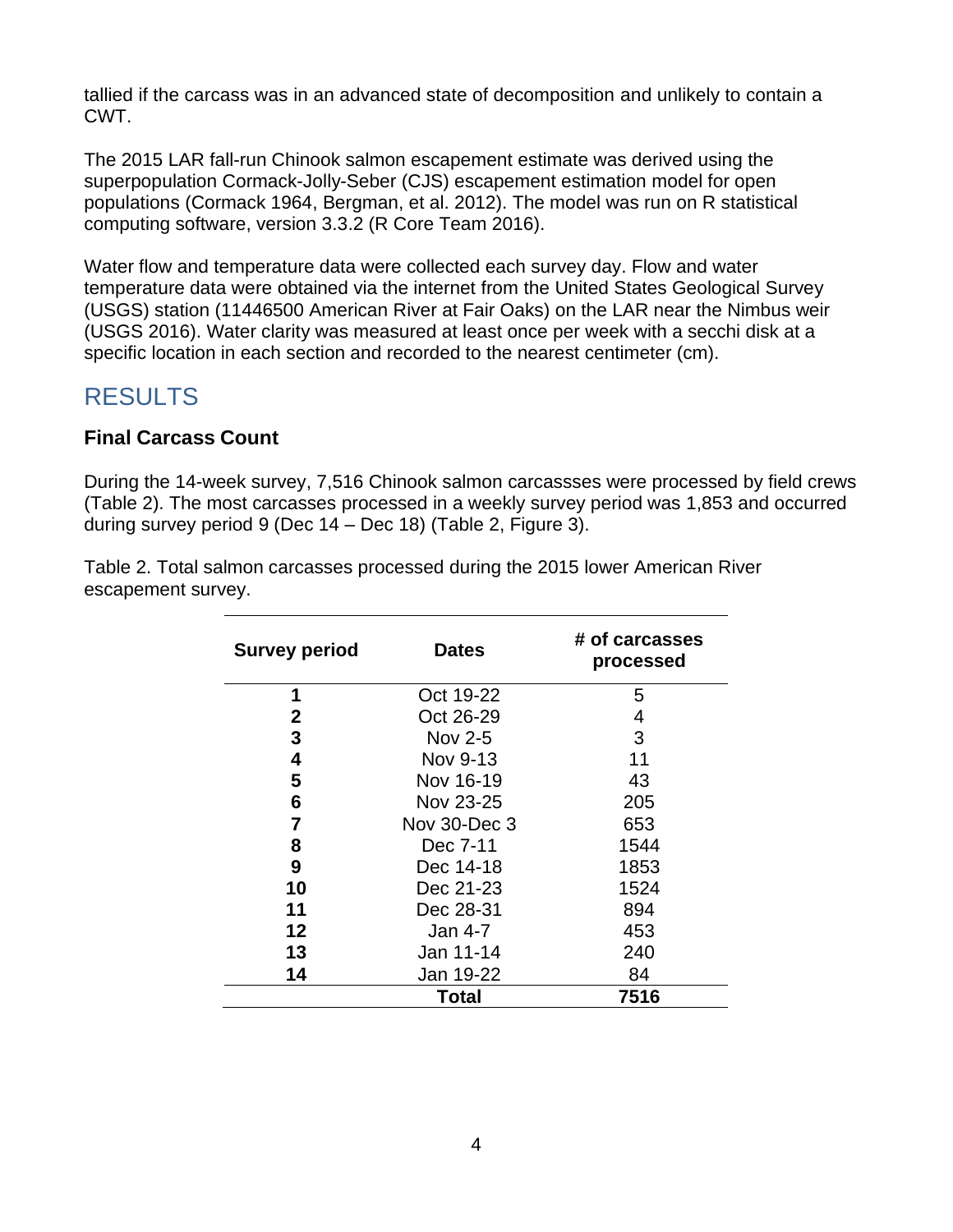

<span id="page-7-1"></span>Figure 3. Temporal distribution of total salmon carcasses processed (disk-tagged, covariate chop, or tally chop) by survey period during the 2015 lower American River escapement survey.

#### <span id="page-7-0"></span>**Degree of Carcass Decomposition**

Fresh carcasses were encountered and processed during each survey period. The most fresh carcasses processed occurred during survey period 8 when 164 were processed [\(Table 3,](#page-8-2) [Figure 4\)](#page-8-1). The majority of carcasses used for the mark-recapture survey were not fresh (59 percent, *n*=610). In addition, the majority of covariate chop carcasses were not fresh (82 percent, *n*=1,341).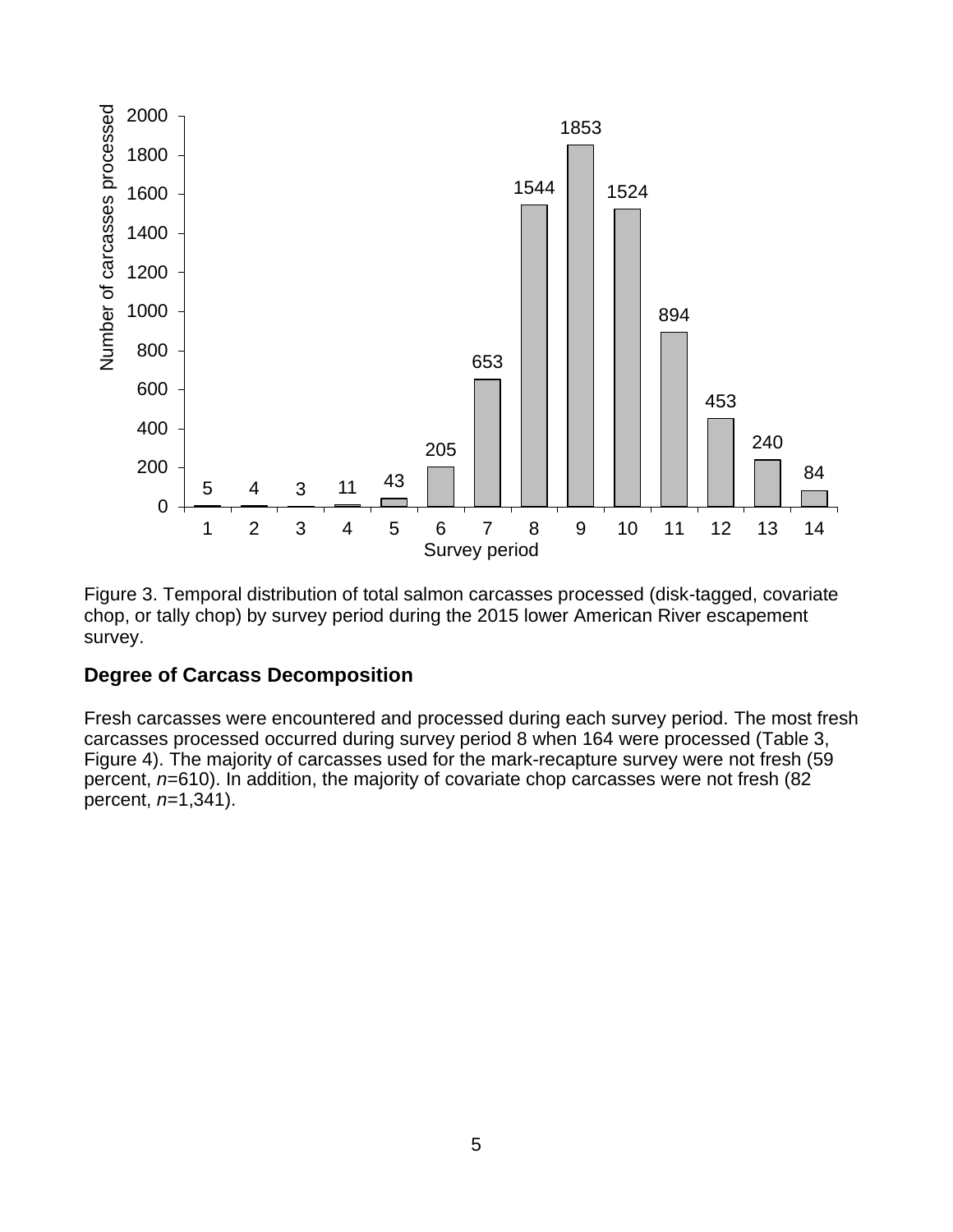| <b>Survey</b><br>period | <b>Dates</b>  | <b>Fresh</b> | <b>Not</b><br>fresh | <b>Status</b><br>unknown | Total  |
|-------------------------|---------------|--------------|---------------------|--------------------------|--------|
|                         | Oct 19-22     | 0            | 5                   | 0                        | 5      |
| 2                       | Oct 26-29     |              | 3                   | 0                        | 4      |
| 3                       | Nov 2-5       | 2            |                     | O                        | 3      |
| 4                       | Nov 9-13      | 5            | 6                   | O                        | 11     |
| 5                       | Nov 16-19     | 19           | 23                  |                          | 43     |
| 6                       | Nov 23-25     | 64           | 141                 |                          | 205    |
| 7                       | Nov 30-Dec 3  | 111          | 541                 |                          | 653    |
| 8                       | Dec 7-11      | 164          | 1379                |                          | 1544   |
| 9                       | Dec 14-18     | 140          | 1713                | O                        | 1853   |
| 10                      | Dec 21-23     | 97           | 1426                |                          | 1524   |
| 11                      | Dec 28-31     | 46           | 848                 | O                        | 894    |
| 12                      | Jan 4-7       | 37           | 416                 | 0                        | 453    |
| 13                      | Jan 11-14     | 20           | 220                 | O                        | 240    |
| 14                      | Jan 19-22     | 8            | 76                  | 0                        | 84     |
|                         | Total         | 714          | 6798                | 4                        | 16,617 |
|                         | $\frac{9}{6}$ | (10)         | (90)                |                          |        |

<span id="page-8-2"></span>Table 3. Summary of salmon carcass freshness during the 2015 lower American River escapement survey.



<span id="page-8-1"></span>

#### <span id="page-8-0"></span>**Processing Type**

Of the 7,516 salmon carcasses processed, 1,031 (14 percent) were disk-tagged for markrecapture, 1,242 carcasses were used for covariate data collection (17 percent) and CWT retrieval, and 4,847 (64 percent) were chopped and tallied [\(Table 4,](#page-9-1) [Figure 5\)](#page-9-0). In addition,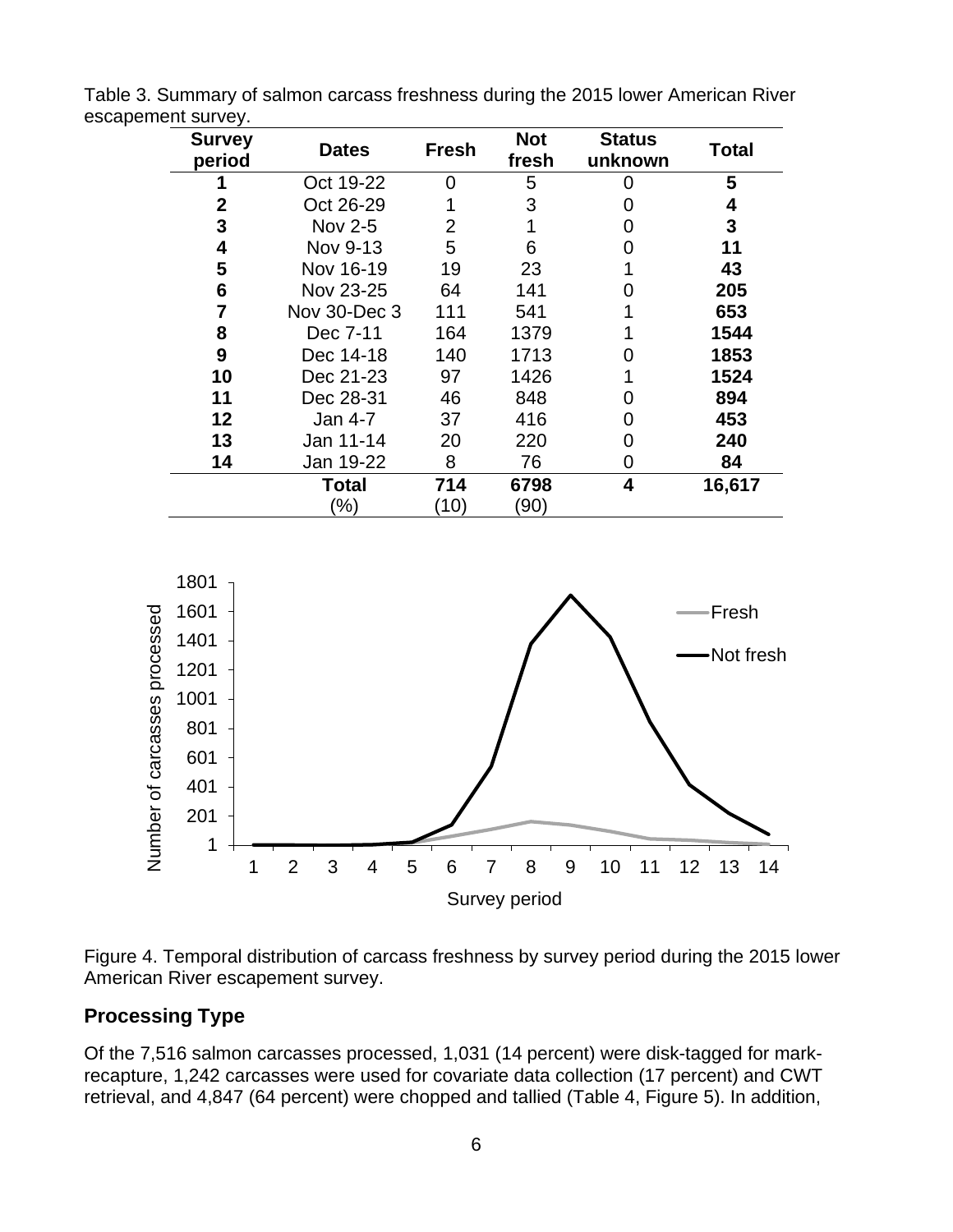covariate data were collected from 396 carcasses (5 percent) that were not included in the mark-recapture survey or CWT retrieval.

| <b>Survey</b> | <b>Dates</b>   | Tally | Disk-  | <b>Covariate</b> | <b>Weekly</b> |
|---------------|----------------|-------|--------|------------------|---------------|
| period        |                | chops | tagged | chops            | total         |
|               | Oct 19-22      | 5     | 0      | 0                | 5             |
| $\mathbf 2$   | Oct 26-29      | 2     | 2      |                  | 4             |
| 3             | <b>Nov 2-5</b> |       | 2      |                  | 3             |
| 4             | Nov 9-13       | 5     | 5      |                  | 11            |
| 5             | Nov 16-19      | 12    | 25     | 6                | 43            |
| 6             | Nov 23-25      | 83    | 99     | 23               | 205           |
| 7             | Nov 30-Dec 3   | 341   | 119    | 193              | 653           |
| 8             | Dec 7-11       | 949   | 60     | 535              | 1544          |
| 9             | Dec 14-18      | 1215  | 301    | 337              | 1853          |
| 10            | Dec 21-23      | 1036  | 230    | 258              | 1524          |
| 11            | Dec 28-31      | 627   | 95     | 172              | 894           |
| 12            | Jan 4-7        | 332   | 66     | 55               | 453           |
| 13            | Jan 11-14      | 182   | 27     | 31               | 240           |
| 14            | Jan 19-22      | 57    | 0      | 27               | 84            |
|               | Total          | 4847  | 1031   | 1638             | 7516          |
|               | %              | 64    | 14     | 22               |               |

<span id="page-9-1"></span>Table 4. Total salmon carcasses by processing type during the 2015 lower American River escapement survey.



<span id="page-9-0"></span>Figure 5. Temporal distribution of salmon carcass processing type during the 2015 lower American River escapement survey.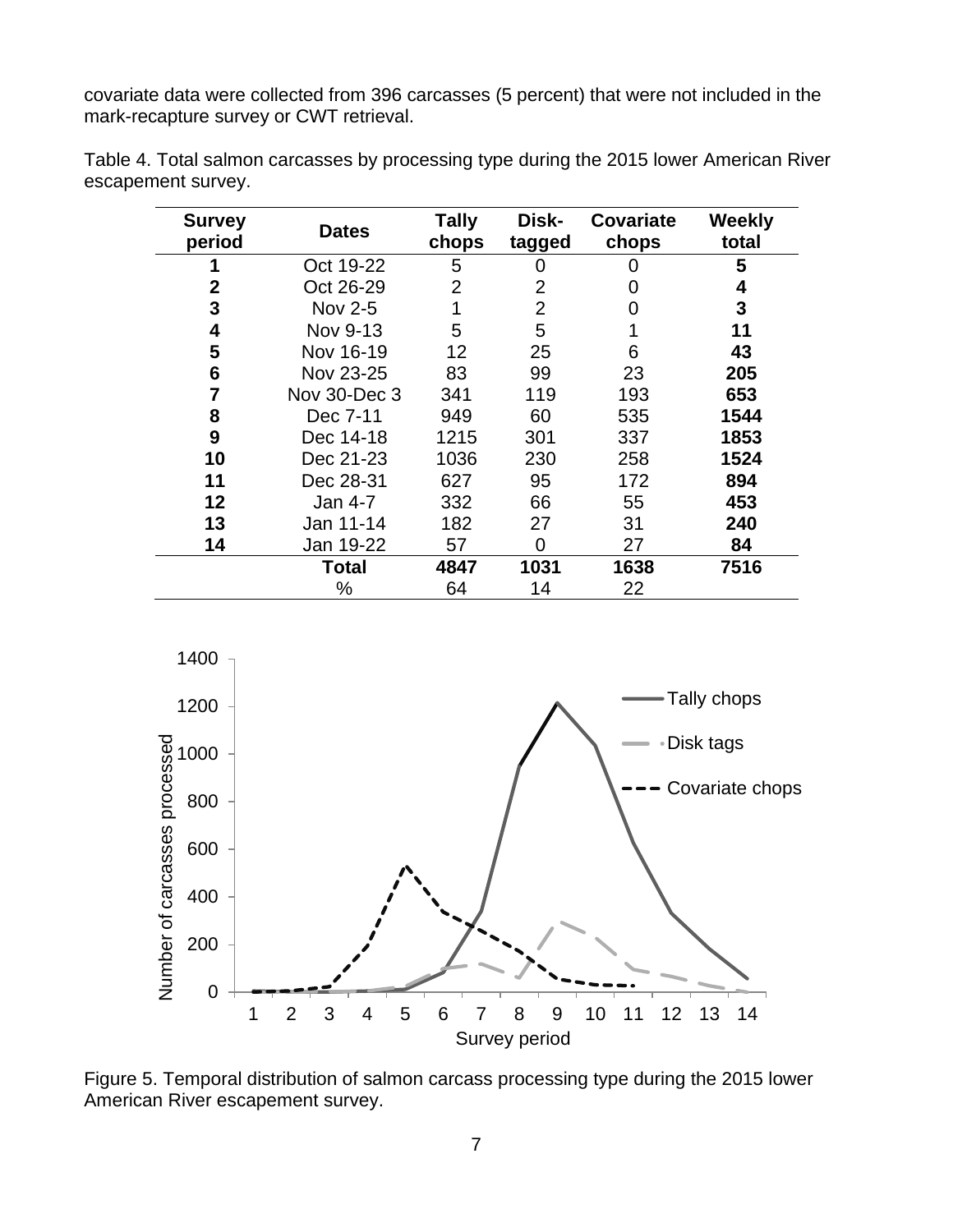### <span id="page-10-0"></span>**Spatial Distribution**

Most carcasses were observed in sections 1A and 1B (95 percent, *n*=7,147) with a decreasing number of carcasses observed as the survey progressed downstream. Four percent (*n*=291) of carcasses were encountered in Section 2, and 1 percent (*n*=78) were encountered in Section 3. Most carcasses processed during the survey were encountered by the end of survey period 9 (December 14 – 18) [\(Figure 6\)](#page-11-1). Section 3 was not surveyed during survey periods 6 and 10 because of state holidays and inclement weather [\(Table 5,](#page-10-1) [Figure 6\)](#page-11-1).

| <b>Survey</b> |              | <b>Sections</b> |                |    |       |  | <b>Weekly</b> |  |
|---------------|--------------|-----------------|----------------|----|-------|--|---------------|--|
| period        | <b>Dates</b> | $1(A+B)$        | $\mathbf{2}$   | 3  | total |  |               |  |
| 1             | Oct 19-22    | 4               | 1              | O  | 5     |  |               |  |
| 2             | Oct 26-29    | 3               |                | 0  | 4     |  |               |  |
| 3             | Nov 2-5      | 1               | 2              | O  | 3     |  |               |  |
| 4             | Nov 9-13     | 8               | 0              | 3  | 11    |  |               |  |
| 5             | Nov 16-19    | 39              | 3              |    | 43    |  |               |  |
| 6             | Nov 23-25    | 201             | 4              |    | 205   |  |               |  |
| 7             | Nov 30-Dec 3 | 609             | 33             | 11 | 653   |  |               |  |
| 8             | Dec 7-11     | 1442            | 88             | 14 | 1544  |  |               |  |
| 9             | Dec 14-18    | 1734            | 81             | 38 | 1853  |  |               |  |
| 10            | Dec 21-23    | 1524            | 0              |    | 1524  |  |               |  |
| 11            | Dec 28-31    | 820             | 64             | 10 | 894   |  |               |  |
| 12            | Jan 4-7      | 440             | 12             |    | 453   |  |               |  |
| 13            | Jan 11-14    | 238             | $\overline{2}$ | O  | 240   |  |               |  |
| 14            | Jan 19-22    | 84              | 0              | 0  | 84    |  |               |  |
|               | Total        | 7147            | 291            | 78 | 7516  |  |               |  |
|               | %            | 95              | 4              |    |       |  |               |  |

<span id="page-10-1"></span>Table 5. Total salmon carcasses processed by survey section during the 2015 lower American River escapement survey. Section 3 was not surveyed during survey periods 6 and 10 due to state holidays and inclement weather.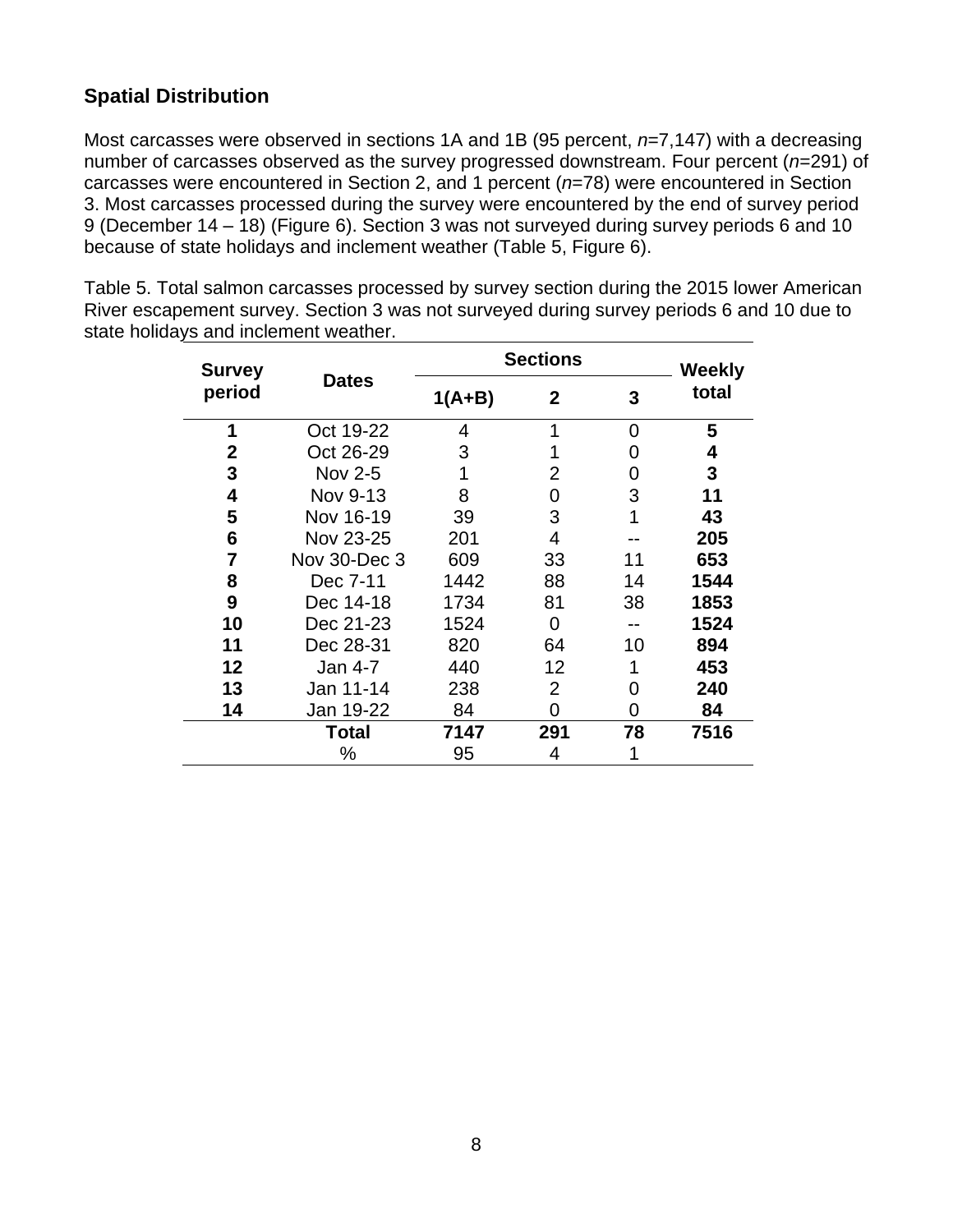

<span id="page-11-1"></span>Figure 6. Temporal distribution of salmon carcasses processed by survey section and survey period during the 2015 lower American River escapement survey.

#### <span id="page-11-0"></span>**Length Composition**

Fork length (FL) data were recorded for 2,665 carcasses [\(Figure 7\)](#page-11-2). The minimum and maximum FL for male carcasses were 46 cm and 106 cm, respectively, with a mean of 78 cm and a mode of 83 cm. Minimum and maximum recorded FL for female carcasses were 50 cm and 97 cm, respectively, with a mean of 77 cm and a mode of 75 cm. Length data were recorded for four carcasses of unknown sex.



<span id="page-11-2"></span>Figure 7. Salmon carcass fork length frequency distribution by sex recorded during the 2015 lower American River escapement survey.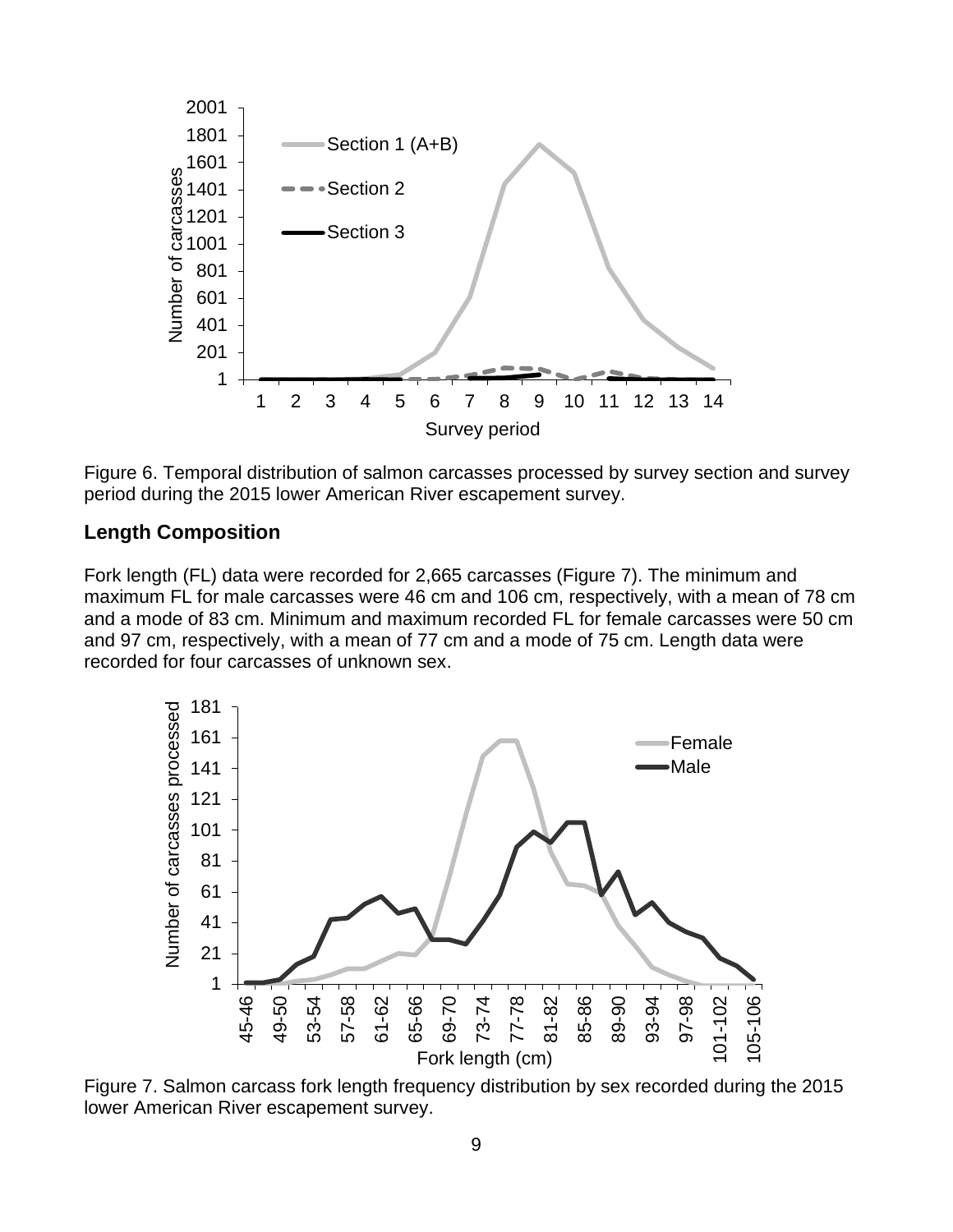### <span id="page-12-0"></span>**Sex and Age Composition**

Sex data were recorded for 2,665 carcasses. Females comprised 48 percent (*n*=1,268) and males comprised 52 percent (*n*=1,397) of processed carcassses [\(Table 6\)](#page-12-1). Fork length data was not recorded for three male carcasses, and one female carcass.

Age class assignment was determined using length frequency distributions of 2,665 carcasses [\(Figure 7\)](#page-11-2). Males were classified as adults if FL was > 70 cm, or grilse if FL was < 69 cm. Females were classified as adults if FL was > 63 cm, or grilse if FL was < 62 cm.

Eighty-four percent (*n* = 2,226) of carcasses were categorized as adults and 16 percent (*n*=439) were classified as grilse [\(Table 7,](#page-13-1) [Figure 8\)](#page-13-0). Adult carcass proportions were 45 percent male (*n*=1011), 55 percent female (*n*=1214), and less than one percent unknown sex (*n*=1) [\(Table 6\)](#page-12-1). Grilse carcass proportions were 87 percent male (*n*=383), 12 percent female (*n*=53), and one percent unknown sex (*n*=3) [\(Table 6\)](#page-12-1).

<span id="page-12-1"></span>Table 6. Number of processed salmon carcasses by age class and sex during the 2015 lower American River escapement survey.

| <b>Survey</b> |              | <b>Grilse</b>  |              |                | <b>Adults</b> |                | <b>Weekly total</b> |
|---------------|--------------|----------------|--------------|----------------|---------------|----------------|---------------------|
| period        | <b>Dates</b> | <b>Females</b> | <b>Males</b> | <b>Females</b> | <b>Males</b>  | <b>Females</b> | <b>Males</b>        |
|               | Oct 19-22    | $\overline{0}$ | $\Omega$     | 0              | 0             | $\bf{0}$       | 0                   |
| 2             | Oct 26-29    | 0              | ∩            | $\overline{2}$ | 0             | 2              | 0                   |
| 3             | Nov 2-5      | $\overline{0}$ | O            | $\overline{2}$ | O             | $\overline{2}$ | 0                   |
| 4             | Nov 9-13     | 0              | 2            | 3              |               | 3              | 3                   |
| 5             | Nov 16-19    | 0              | 5            | 12             | 14            | 12             | 19                  |
| 6             | Nov 23-25    | 3              | 15           | 46             | 58            | 49             | 73                  |
|               | Nov 30-Dec 3 | 3              | 35           | 141            | 132           | 144            | 167                 |
| 8             | Dec 7-11     | 10             | 85           | 241            | 255           | 251            | 343                 |
| 9             | Dec 14-18    | 11             | 76           | 311            | 239           | 322            | 315                 |
| 10            | Dec 21-23    | 12             | 96           | 235            | 144           | 248            | 240                 |
| 11            | Dec 28-31    | 7              | 47           | 106            | 107           | 113            | 154                 |
| 12            | Jan 4-7      | 3              | 14           | 61             | 43            | 64             | 57                  |
| 13            | Jan 11-14    | 3              | 4            | 38             | 13            | 41             | 17                  |
| 14            | Jan 19-22    |                | 4            | 16             | 5             | 17             | 9                   |
|               | <b>Total</b> | 53             | 383          | 1214           | 1011          | 1268           | 1397                |
|               | %            | 12             | 87           | 55             | 45            | 48             | 52                  |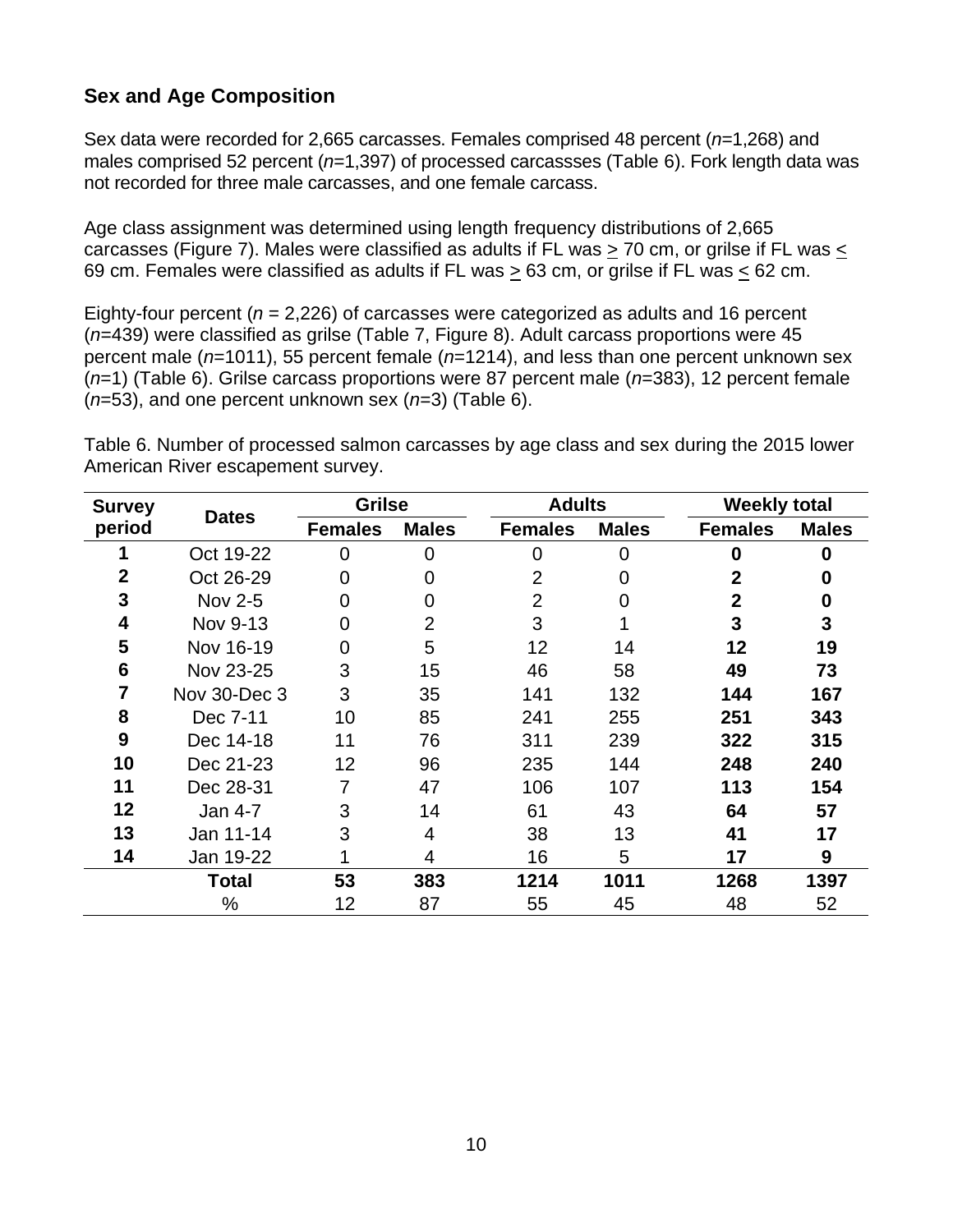

<span id="page-13-0"></span>Figure 8. Total salmon carcasses processed by age class and sex during the 2015 lower American River escapement survey.

<span id="page-13-1"></span>

| Table 7. Summary of salmon carcasses processed by age class during the 2015 lower |  |
|-----------------------------------------------------------------------------------|--|
| American River escapement survey.                                                 |  |

| <b>Survey</b><br>period | <b>Dates</b> | Grilse         | <b>Adults</b>  |
|-------------------------|--------------|----------------|----------------|
| Oct 19-22<br>1          |              | 0              | 0              |
| $\mathbf 2$             | Oct 26-29    | 0              | $\overline{2}$ |
| 3                       | Nov 2-5      | 0              | $\overline{2}$ |
| 4                       | Nov 9-13     | $\overline{2}$ | 4              |
| 5                       | Nov 16-19    | 5              | 26             |
| 6                       | Nov 23-25    | 18             | 104            |
| $\overline{7}$          | Nov 30-Dec 3 | 39             | 273            |
| 8                       | Dec 7-11     | 96             | 496            |
| 9                       | Dec 14-18    | 88             | 550            |
| 10                      | Dec 21-23    | 108            | 379            |
| 11                      | Dec 28-31    | 54             | 213            |
| 12                      | Jan 4-7      | 17             | 104            |
| 13                      | Jan 11-14    |                | 51             |
| 14                      | Jan 19-22    | 5              | 22             |
|                         | <b>Total</b> | 439            | 2226           |
|                         | (%)          | (16)           | (84)           |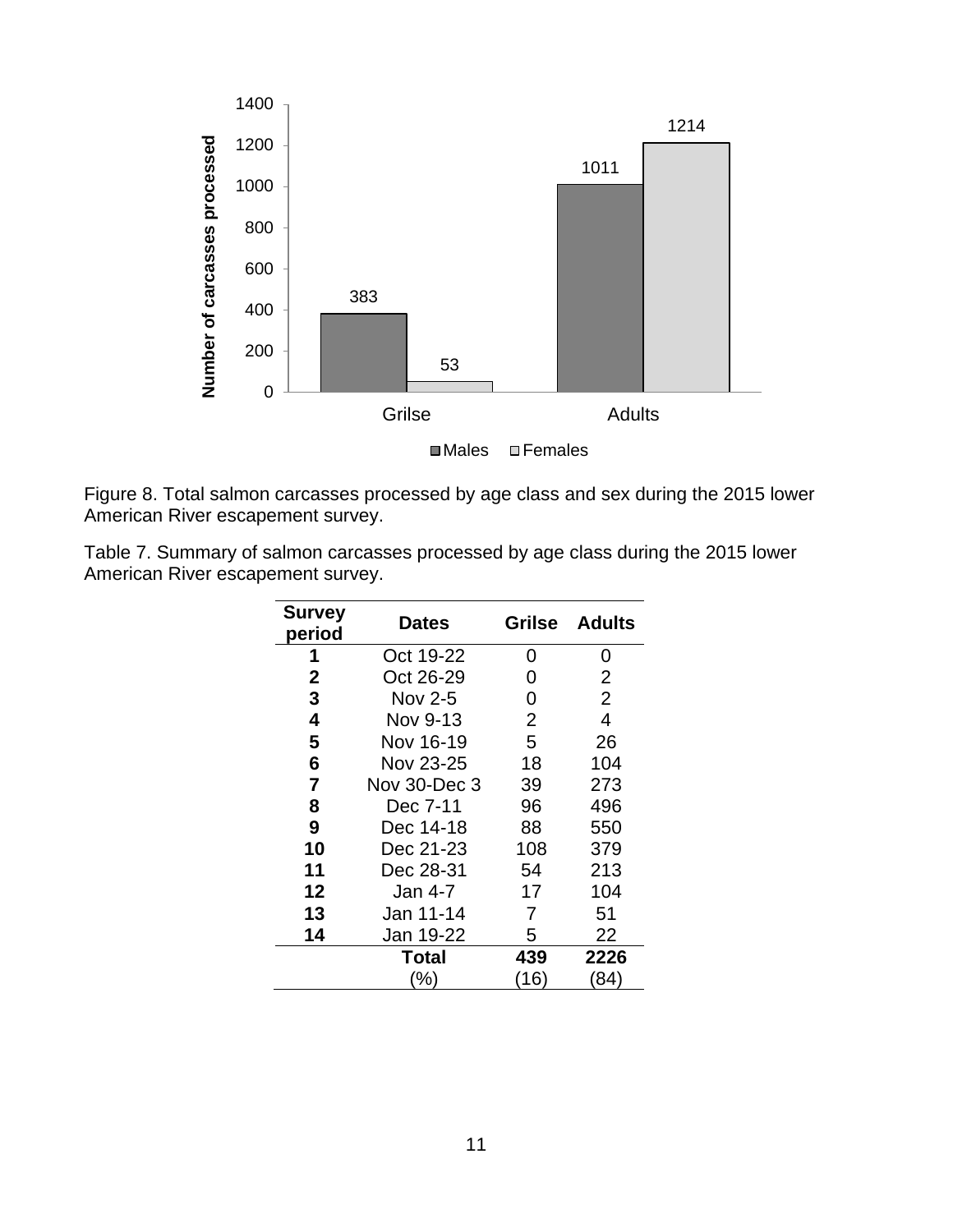### <span id="page-14-0"></span>**Egg Retention**

A total of 1,224 female carcasses were examined for egg retention [\(Table 8,](#page-14-2) [Figure 9\)](#page-14-1). Ninety percent (*n*=1,107) of female carcasses were spawned, three percent (*n*=40) partially spawned, and six percent (*n*=77) unspawned.

|                         |              | <b>Female egg retention</b> |           |             |                        |
|-------------------------|--------------|-----------------------------|-----------|-------------|------------------------|
| <b>Survey</b><br>period | <b>Dates</b> | 0 to 29%                    | 30 to 69% | 70 to 100 % | <b>Weekly</b><br>total |
|                         |              | n                           | n         | n           |                        |
| 1                       | Oct 19-22    |                             |           |             | 0                      |
| 2                       | Oct 26-29    |                             |           |             | 2                      |
| 3                       | Nov 2-5      |                             |           |             | 3                      |
| 4                       | Nov 9-13     |                             |           |             | 3                      |
| 5                       | Nov 16-19    | 10                          |           |             | 12                     |
| 6                       | Nov 23-25    | 38                          |           | 8           | 47                     |
| 7                       | Nov 30-Dec 3 | 124                         | 11        |             | 142                    |
| 8                       | Dec 7-11     | 230                         | 5         |             | 242                    |
| 9                       | Dec 14-18    | 285                         | 10        | 14          | 309                    |
| 10                      | Dec 21-23    | 206                         |           | 20          | 233                    |
| 11                      | Dec 28-31    | 98                          | 2         | 9           | 109                    |
| 12                      | Jan 4-7      | 58                          |           | 5           | 64                     |
| 13                      | Jan 11-14    | 40                          |           |             | 41                     |
| 14                      | Jan 19-22    | 16                          |           |             | 17                     |
|                         | Total        | 1,107                       | 40        | 77          | 1,224                  |
|                         | $(\%)$       | (90)                        | (3)       | (6)         |                        |

<span id="page-14-2"></span>Table 8. Female egg retention recorded during the 2015 lower American River escapement survey.



■ Unspawned **Example Spawned** Nonspawned Spawned

<span id="page-14-1"></span>Figure 9. Temporal distribution of female egg retention recorded during the 2015 lower American River escapement survey.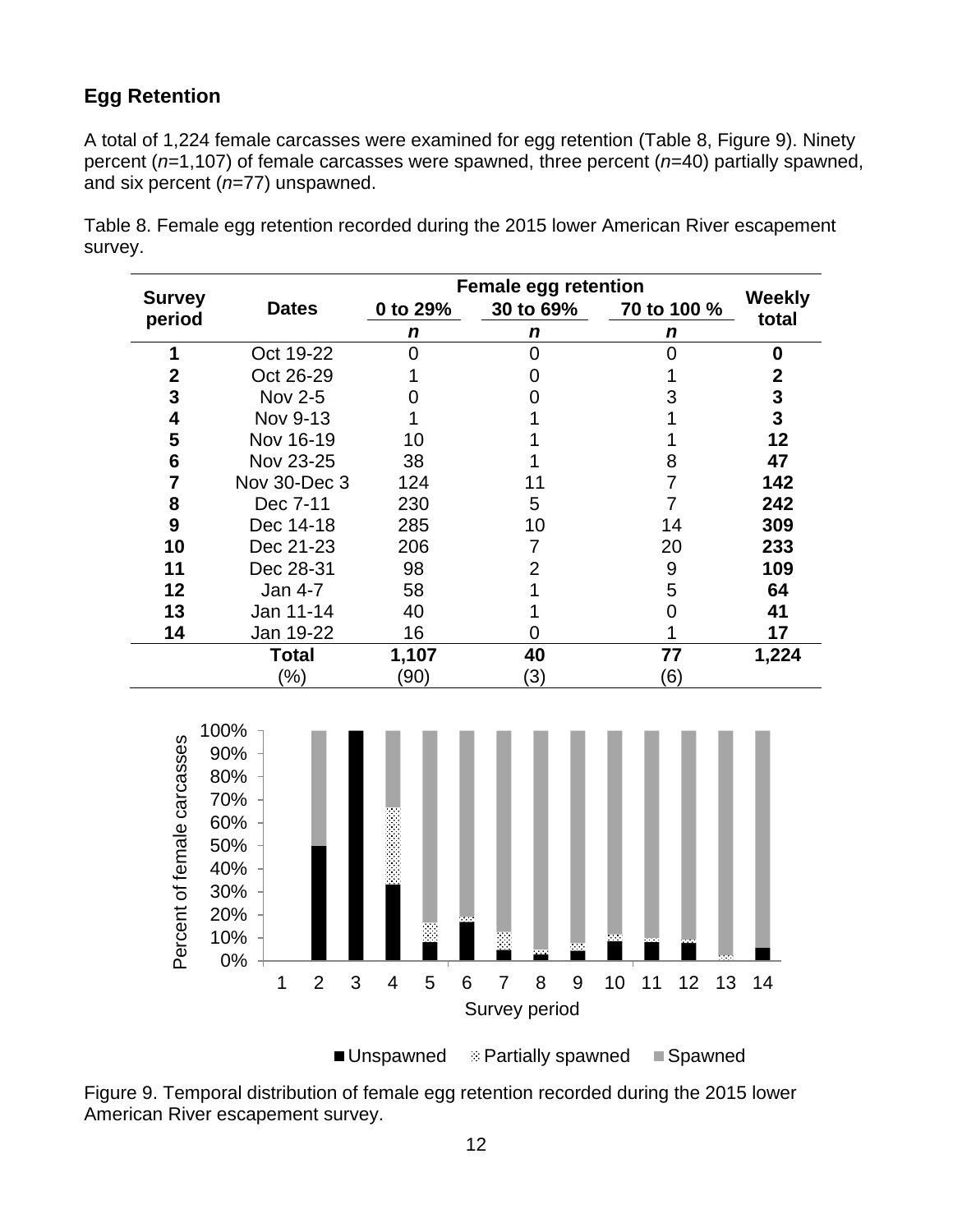### <span id="page-15-0"></span>**CWT Carcasses**<sup>1</sup>

A total of 7,516 carcasses were examined for the presence of an adipose fin. Eighteen percent (*n*=1,374) were missing an adipose fin. From these carcasses, 1,242 heads were collected for CWT extraction. Covariate data were collected for the remaining carcasses before being chopped. Seventy-five percent (*n*=5,652) of carcasses had an intact adipose fin, 4,229 of which were simply chopped and tallied due to advanced decomposition. Adipose presence could not be determined (unknown or skeleton) for seven percent (*n*=490) of carcasses. The largest number of adipose-clipped carcasses were processed during survey period 9 (*n*=338) [\(Table 9,](#page-15-1) [Figure 10\)](#page-16-1).

| <b>Survey</b>  | <b>Dates</b> | <b>Adipose status</b> |                |                  | No. of head |
|----------------|--------------|-----------------------|----------------|------------------|-------------|
| period         |              | <b>Intact</b>         | <b>Clipped</b> | <b>Skeletons</b> | tags        |
|                | Oct 19-22    | $\overline{2}$        | 0              | 3                | 0           |
| $\mathbf 2$    | Oct 26-29    | 4                     | 0              | 0                | 0           |
| 3              | Nov 2-5      | 3                     | 0              | 0                | 0           |
| 4              | Nov 9-13     | 9                     |                |                  |             |
| 5              | Nov 16-19    | 37                    | 6              | 0                | 6           |
| 6              | Nov 23-25    | 168                   | 30             | 7                | 22          |
| $\overline{7}$ | Nov 30-Dec 3 | 503                   | 123            | 27               | 107         |
| 8              | Dec 7-11     | 1198                  | 281            | 65               | 261         |
| 9              | Dec 14-18    | 1399                  | 338            | 116              | 318         |
| 10             | Dec 21-23    | 1175                  | 282            | 67               | 258         |
| 11             | Dec 28-31    | 601                   | 186            | 107              | 171         |
| 12             | Jan 4-7      | 330                   | 74             | 49               | 55          |
| 13             | Jan 11-14    | 165                   | 38             | 37               | 31          |
| 14             | Jan 19-22    | 58                    | 15             | 11               | 12          |
|                | Total        | 5,652                 | 1,374          | 490              | 1,242       |
|                | (%)          | (75)                  | (18)           | (7)              |             |

<span id="page-15-1"></span>Table 9. Summary of adipose fin condition recorded during the 2015 lower American River escapement survey.

<sup>&</sup>lt;sup>1</sup> All salmon carcass heads collected during Central Valley salmon escapement surveys for CWT removal are processed by the CDFW's Ocean Salmon Project in Santa Rosa, CA. Tag data are finalized and uploaded to the Regional Mark Information System (RMIS) on the Regional Mark Processing Center's website during the summer months following the escapement surveys. To query specific CWT data from this survey, visit [www.rmpc.org.](http://www.rmpc.org/)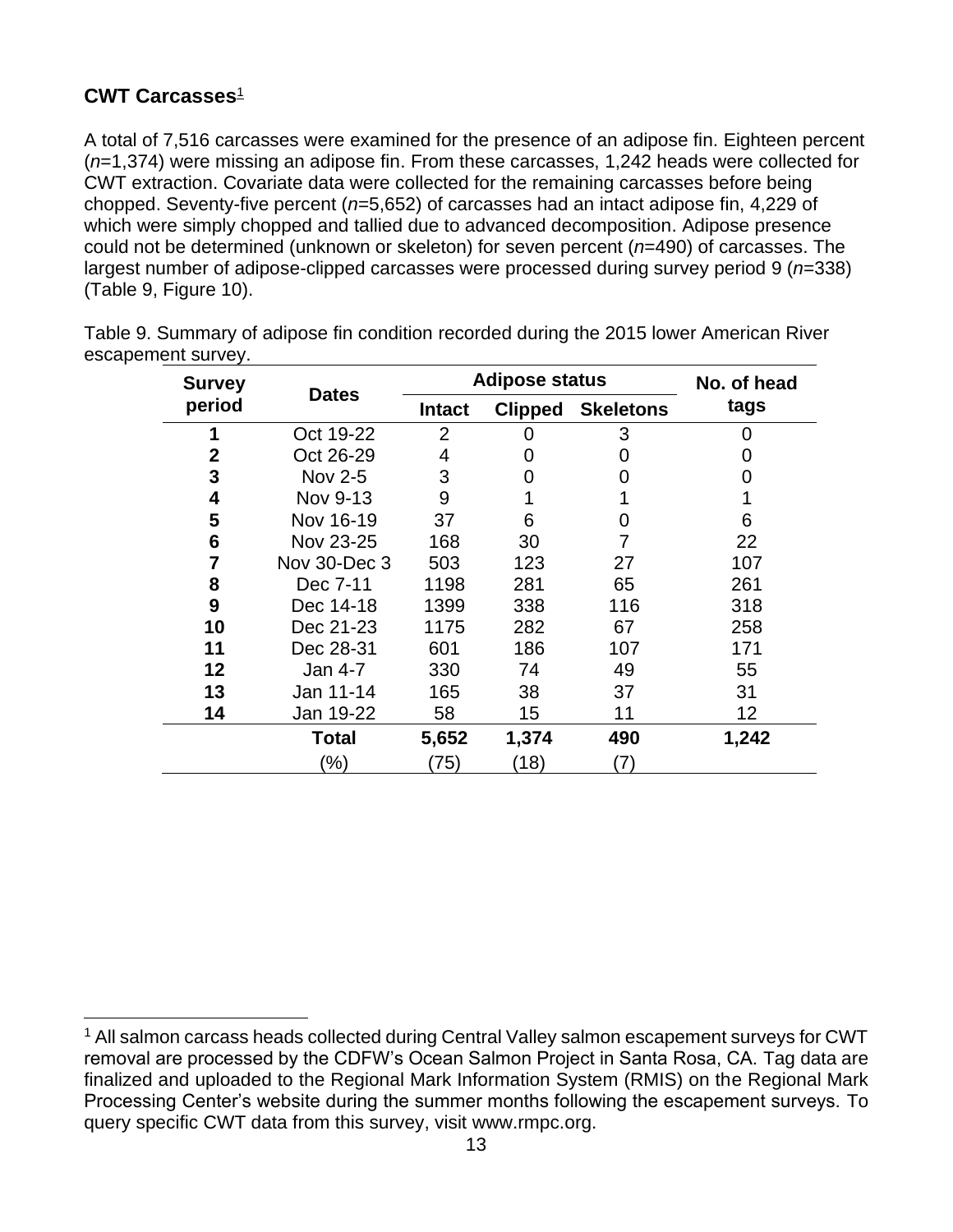

<span id="page-16-1"></span>Figure 10. Temporal distribution of salmon processed with adipose fin intact or clipped during the 2015 lower American River escapement survey.

#### <span id="page-16-0"></span>**Environmental Conditions**

LAR water temperature decreased an average of 0.2°F per day over the duration of the survey. The minimum and maximum water temperatures recorded by the USGS gauge at Fair Oaks during the months of October 2015 to January 2016 were 8.3°C (47°F) (Jan 2-8, 2016) and 20.6°C (69°F) (Oct 1 and 3, 2015), respectively, with a mean temperature of 13.3°C (56°F) [\(Figure 11\)](#page-17-0).

Flow releases from Folsom and Nimbus dams were generally within the minimum required release of 14.2 cms (500 cfs) from October 1, 2015 through January 24, 2016 for a critically dry water year-type and ranged from a low of 13.6 cubic meters per second (cms), (479 cfs) on November 3 to a high of 21.9 cms (759 cfs) on January 24 [\(Figure 11\)](#page-17-0) (USGS 2016). Mean flow during the same time period was 14.7 cms (518 cfs).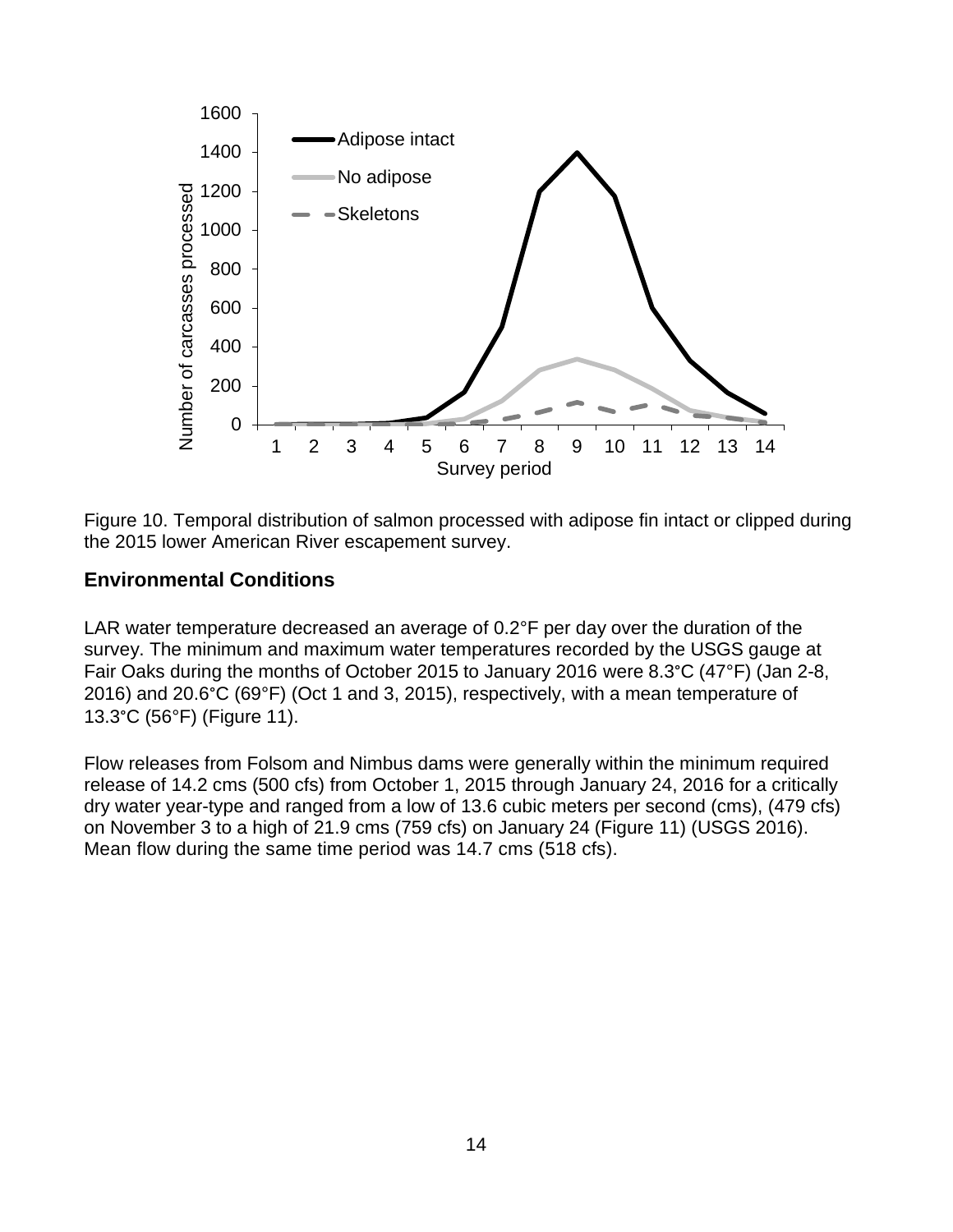

<span id="page-17-0"></span>Figure 11. Lower American River average daily flow (cubic feet per second) and average daily water temperature (°F) during the 2015 lower American River escapement survey. Data source: USGS January 2016.

The minimum and maximum recorded secchi depths were 110 cm (Jan 6, 2016) and 555 cm (Nov 19, 2015), respectively, with a mean of 265 cm [\(Figure 12\)](#page-17-1). Although there were large oscillations in water clarity during the survey, the general trend was a decrease in visibility over the duration of the survey.



<span id="page-17-1"></span>Figure 12. Lower American River water clarity data obtained from secchi measurements (cm) from October 2015 to January 2016.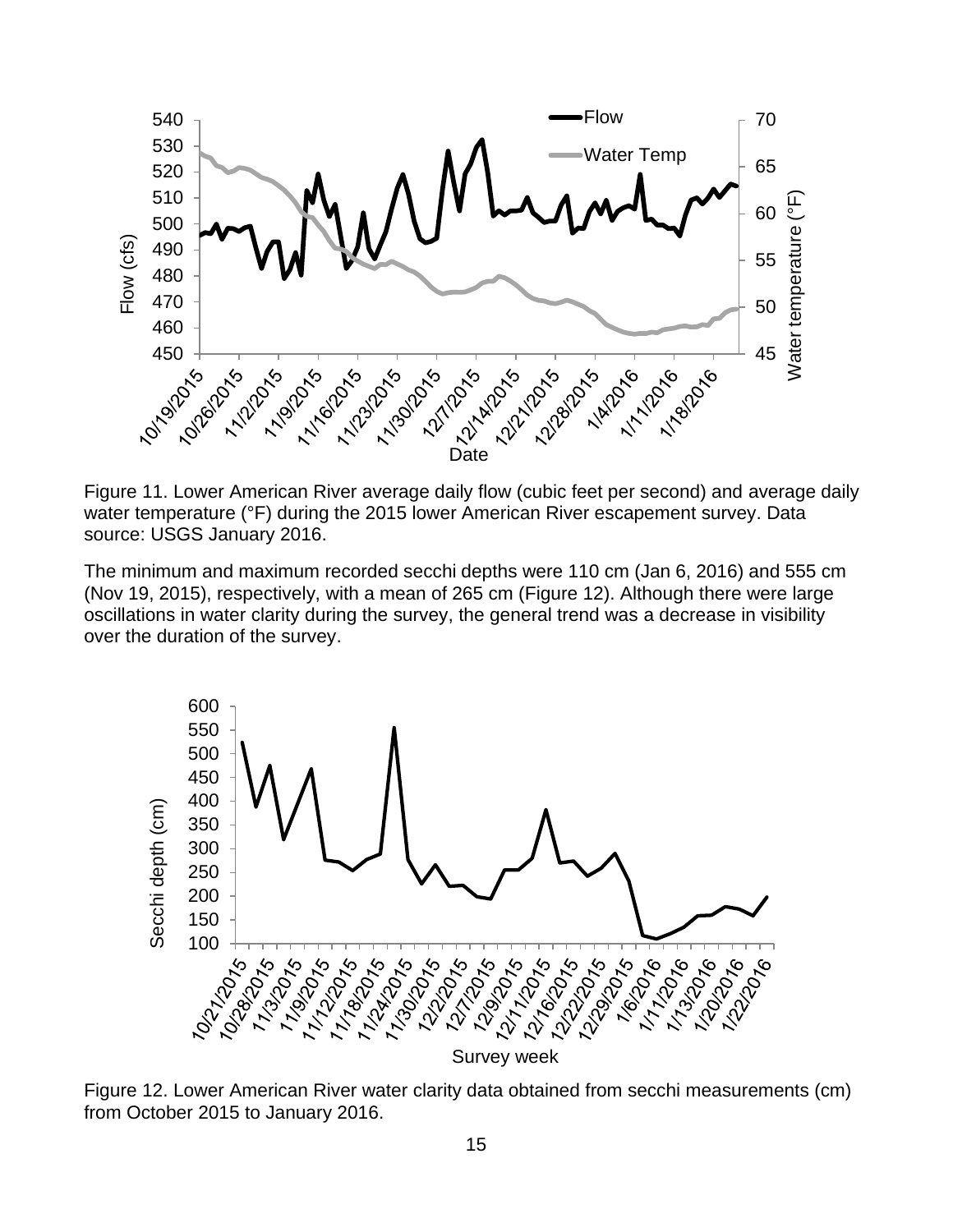### <span id="page-18-0"></span>**Escapement Estimate**

A total of 1,031 carcasses was disk-tagged and released from October 19, 2015 to January 22, 2016. The total number of disk-tagged carcasses recaptured was 485. The likelihood of recapture was positively related to length. The in-river LAR escapement estimate from the CJS model is 13,793 fall-run Chinook salmon. The bootstrap estimate of the standard error of estimated total escapement is 352 fall-run Chinook salmon. The 90 percent bootstrap (*n*=1,000) percentile confidence interval is 13,106 to 14,251.

In addition to the in-river estimates, 9,821 carcasses were collected at Nimbus Hatchery, and 1,946 carcasses were collected from the Nimbus weir by hatchery personnel. The hatchery uses a standard 68 cm FL as the cutoff for both male and female grilse.

The combined 2015 LAR fall-run Chinook salmon escapement estimate from the in-river survey, Nimbus Hatchery and weir collections is 25,560.

## <span id="page-18-1"></span>**DISCUSSION**

Annual LAR escapement estimates and associated data trends are influenced by a number of factors including escapement and spawning success of previous brood years, juvenile survival during emigration, ocean conditions, predation, adult harvest, and LAR flow and water temperature.

The LAR escapement estimate has been steadily increasing since 2008. However, there was a 75 percent reduction in the 2015 estimate compared to the 2013 estimate [\(Figure 13\)](#page-18-2).



<span id="page-18-2"></span>Figure 13. Historical in-river escapement estimates for the lower American River escapement survey from 2006-2015.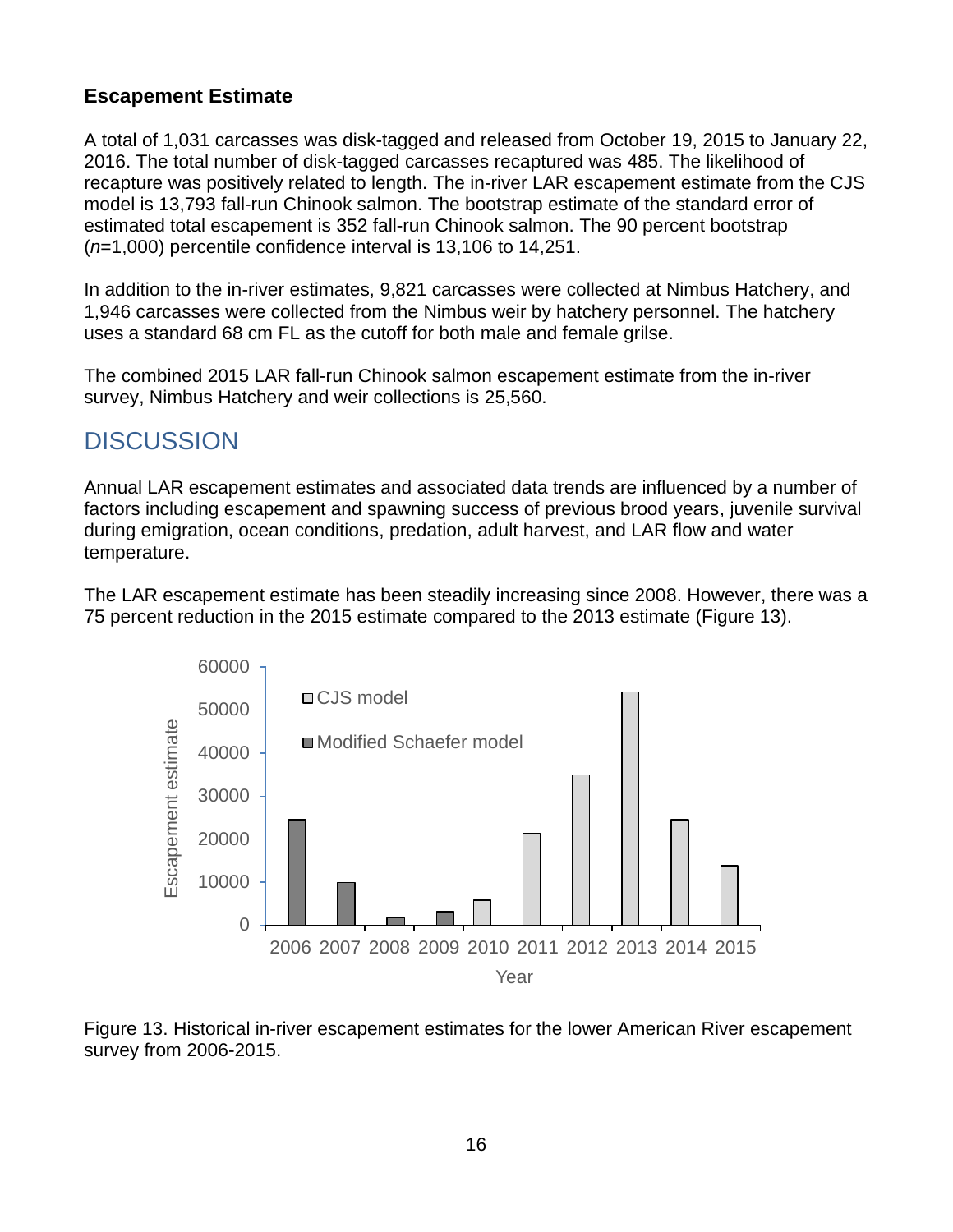During the 2015 survey, less than one percent of carcasses encountered were processed during the first five weeks compared to 47 and 22 percent during the 2012 and 2013 surveys, respectively. The late arrival of the salmon resulted in a delayed peak of carcass detection not seen since 2008, the second year of a four-year period of low adult escapement. The most carcasses processed during a survey period occurred during the second week of December, which is one to two weeks later than average. Over 65 percent of carcasses were processed during periods 8 through 10 (Dec 7-23). The later start of the 2015 season is likely the result of prolonged periods of low flow on the LAR (USGS 2016) and prolonged periods of water temperatures exceeding 57°F during migration and holding periods (Combs and Burrows 1957). Continued drought may cause a continued decrease in escapement in future years.

As observed in previous years, the largest number of carcasses were observed in Section 1, the upper-most section of the survey, with decreasing numbers observed in Sections 2 and 3. In 2015, 95 percent of carcasses were observed in Section 1 which is higher than that observed in the previous seven years (minimum: 72 percent in 2011, maximum: 93 percent in 2008).

### <span id="page-19-0"></span>ACKNOWLEDGMENTS

Credit for the successful survey rests on the commitment and dedication of the 2015 field crew: Tyler Goodearly, Margaux McClure, Lillian McDougall, Ryan McKim, Megan O'Connor, and Tho (Kenny) Tran. The authors also extend our appreciation to the United States Bureau of Reclamation for funding the survey. Special thanks are offered to the crew of Cramer Fish Sciences for assisting with the survey.